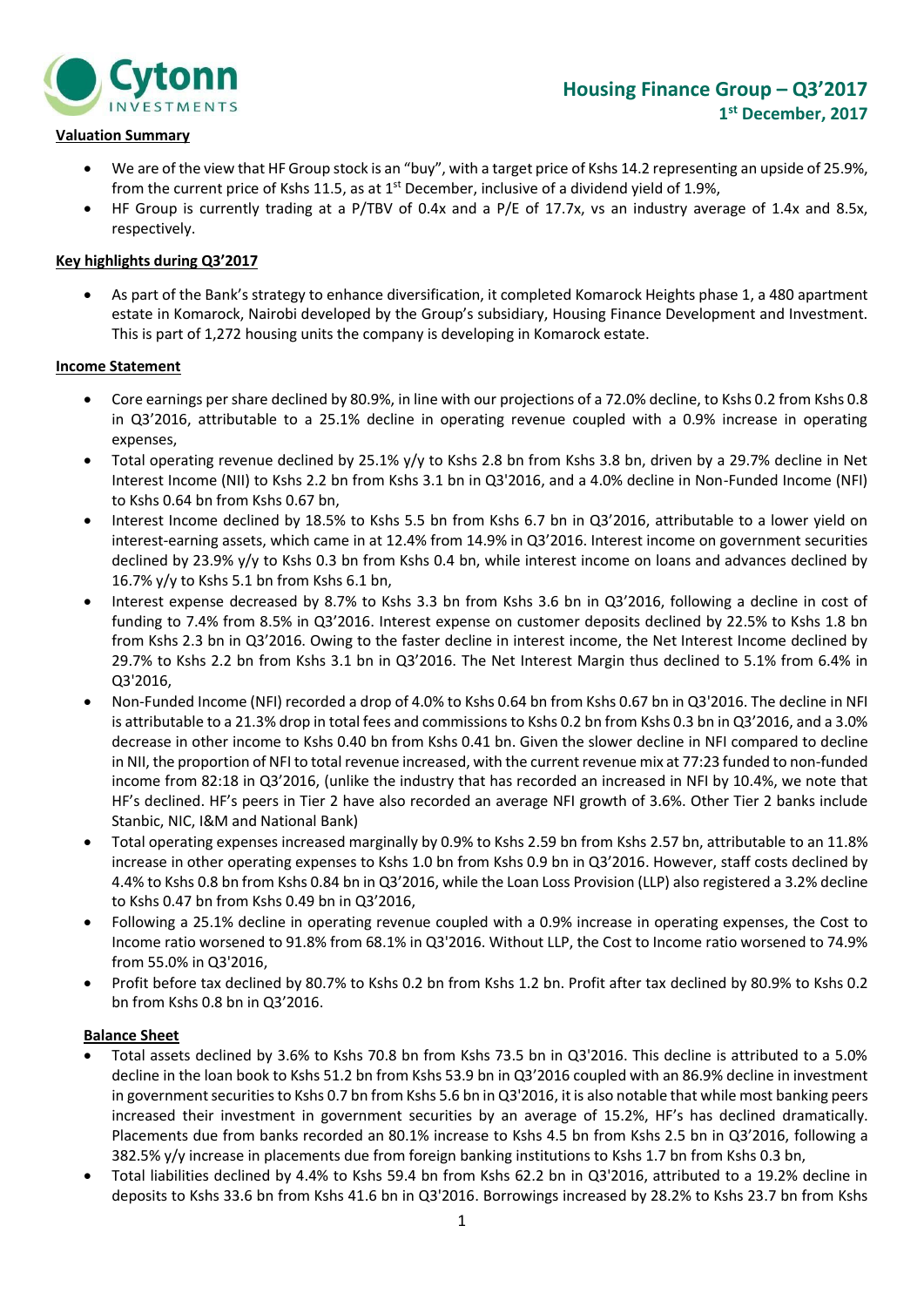

# **Housing Finance Group – Q3'2017 1 st December, 2017**

18.5 bn in Q3'2016, as HF Group mobilized cash to enable the bank pay back its Kshs 7.0 bn corporate bond that fell due in October 2017

- Shareholders' funds increased marginally by 0.7% to Kshs 11.3 bn from Kshs 11.2 bn in Q3'2016, due to a 51.7% y/y increase in statutory loan loss reserves to Kshs 0.6 bn from Kshs 0.4 bn in Q3'2016 despite a 4.9% decline in retained earnings to Kshs 3.8 bn from Kshs 4.0 bn in Q3'2016,
- The faster decline in deposits compared to the loan book led to an increase in the loan to deposit ratio to 152.3% from 129.6% in Q3'2016. However, the banks' loansto loanable fundsratio, which is a more suitable measure given HF Group's primary business is mortgage provision, remained relatively stable at 88.8% from 88.5% in Q3'2016,
- Gross non-performing loans increased by 46.1% to Kshs 8.1 bn from Kshs 5.5 bn. The NPL ratio thus rose to 15.0% from 9.9% in Q3'2016, due to the slower growth of the loan book coupled with a faster growth in gross nonperforming loans.
- The yield on interest earning assets declined to 12.4% from 14.9% in Q3'2016, while the cost of funds declined to 7.4% from 8.5% in Q3'2016,
- Housing Finance Group is currently sufficiently capitalized with a core capital to risk weighted assets ratio at 15.0%, 4.5% above the statutory requirement, with total capital to total risk weighted assets exceeding statutory requirement by 2.0%,
- Housing Finance Group currently has a return on average assets of 0.3% and a return on average equity of 2.0%.

## **Key Takeout:**

HF's business model is not ideal in the interest rate cap environment as illustrated by:

- A contracting loan and a contracting deposit book; so far HF Group is the only bank that has reported contraction in both loans and deposits,
- Since the interest rate cap environment has reduced access to mortgages, leading to declining interest income and made it harder to attract deposits, these two factors will make it very hard for HF Group to record positive growth. Coupled with the decline in mortgage uptake, we expect HF Group's FY'2017 to be at least 25.0% lower than the FY'2016 earnings.

### **Moving forward, HF Group's growth will be driven by**:

 Its property and investments subsidiary, HFDI, through partnerships to develop real estate products. This will be supported by normalization of property conveyance process at the Ministry of Lands Registries, which will ensure release of funds tied in incomplete transactions.

### **Below is a summary of the key line items in the balance sheet and income statement**

### *Figures in Kshs billions unless otherwise stated*

| <b>Balance Sheet</b>         | Q3'2016 | Q3'2017     | $y/y$ change | Q3'2017e | Expected $v/v$<br>change | <b>Variance in Actual</b><br><b>Growth vs Expected</b> |
|------------------------------|---------|-------------|--------------|----------|--------------------------|--------------------------------------------------------|
| <b>Government Securities</b> | 5.6     | 0.7         | (86.9%)      | 4.7      | (15.1%)                  | (71.8%)                                                |
| Net Loans                    | 53.9    | 51.2        | $(5.0\%)$    | 51.9     | (3.6%)                   | $(1.4\%)$                                              |
| <b>Total Assets</b>          | 73.5    | 70.8        | (3.6%)       | 76.0     | 3.4%                     | (7.0%)                                                 |
| <b>Deposits</b>              | 41.6    | 33.6        | (19.2%)      | 38.5     | (7.5%)                   | (11.7%)                                                |
| <b>Borrowings</b>            | 18.5    | 23.7        | 28.2%        | 24.4     | 31.9%                    | (3.7%)                                                 |
| <b>Total liabilities</b>     | 62.2    | 59.5        | (4.4%)       | 64.6     | 3.8%                     | (8.2%)                                                 |
| <b>Shareholders' Funds</b>   | 11.2    | <b>11.3</b> | 0.7%         | 11.4     | 1.4%                     | (0.7%)                                                 |

| <b>Balance Sheet Ratios</b> | Q3'2016 | Q3'2017 | % $y/y$ change |
|-----------------------------|---------|---------|----------------|
| Loan to Deposit Ratio       | 129.6%  | 152.3%  | 22.7%          |
| Return on average equity    | 11.7%   | 2.0%    | (9.7%)         |
| Return on average assets    | $1.8\%$ | 0.3%    | (1.5%)         |